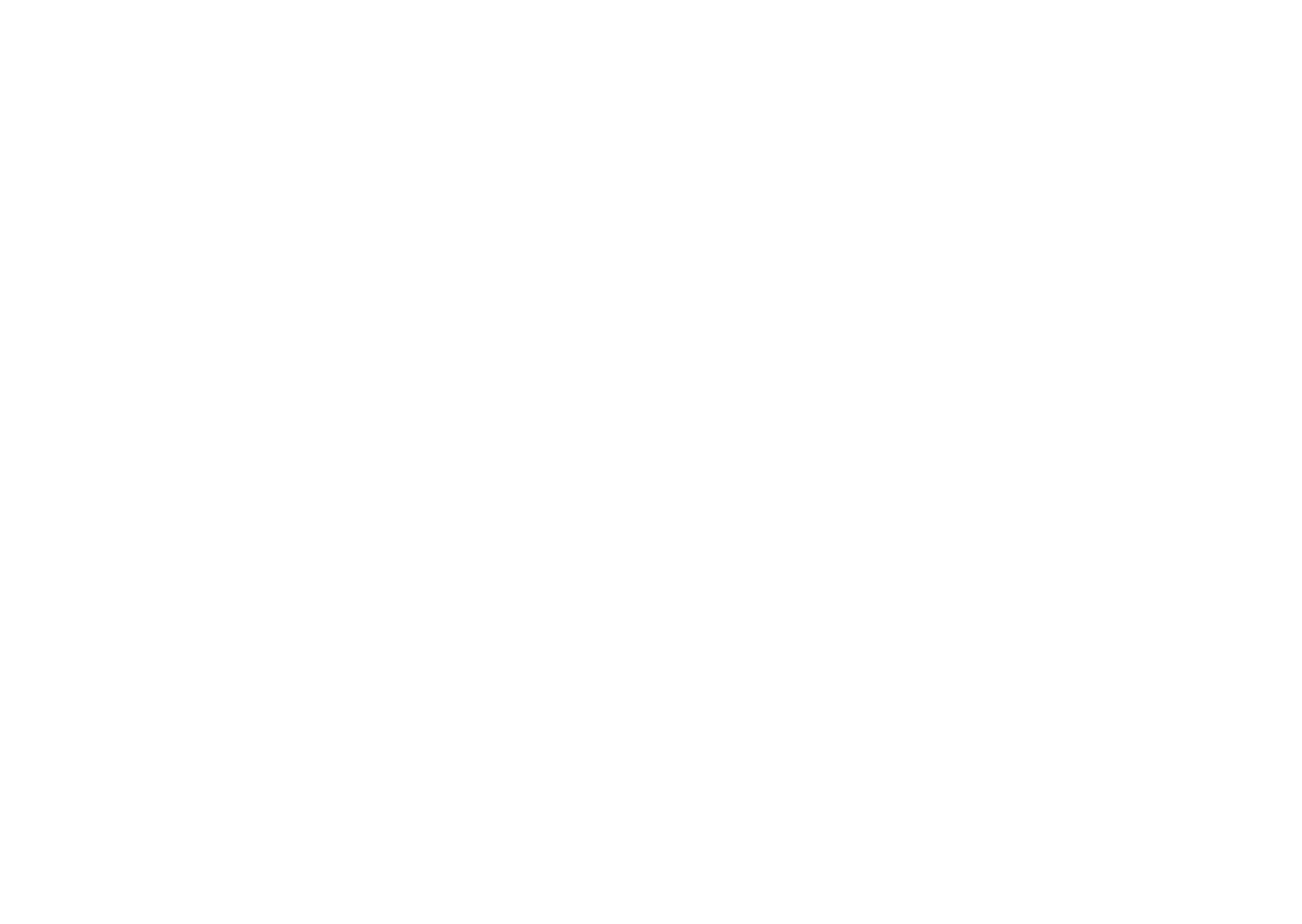## **Contents**

Appendix:

What do we mean by work? A response to Bob Black's "The Abolition of Work" 20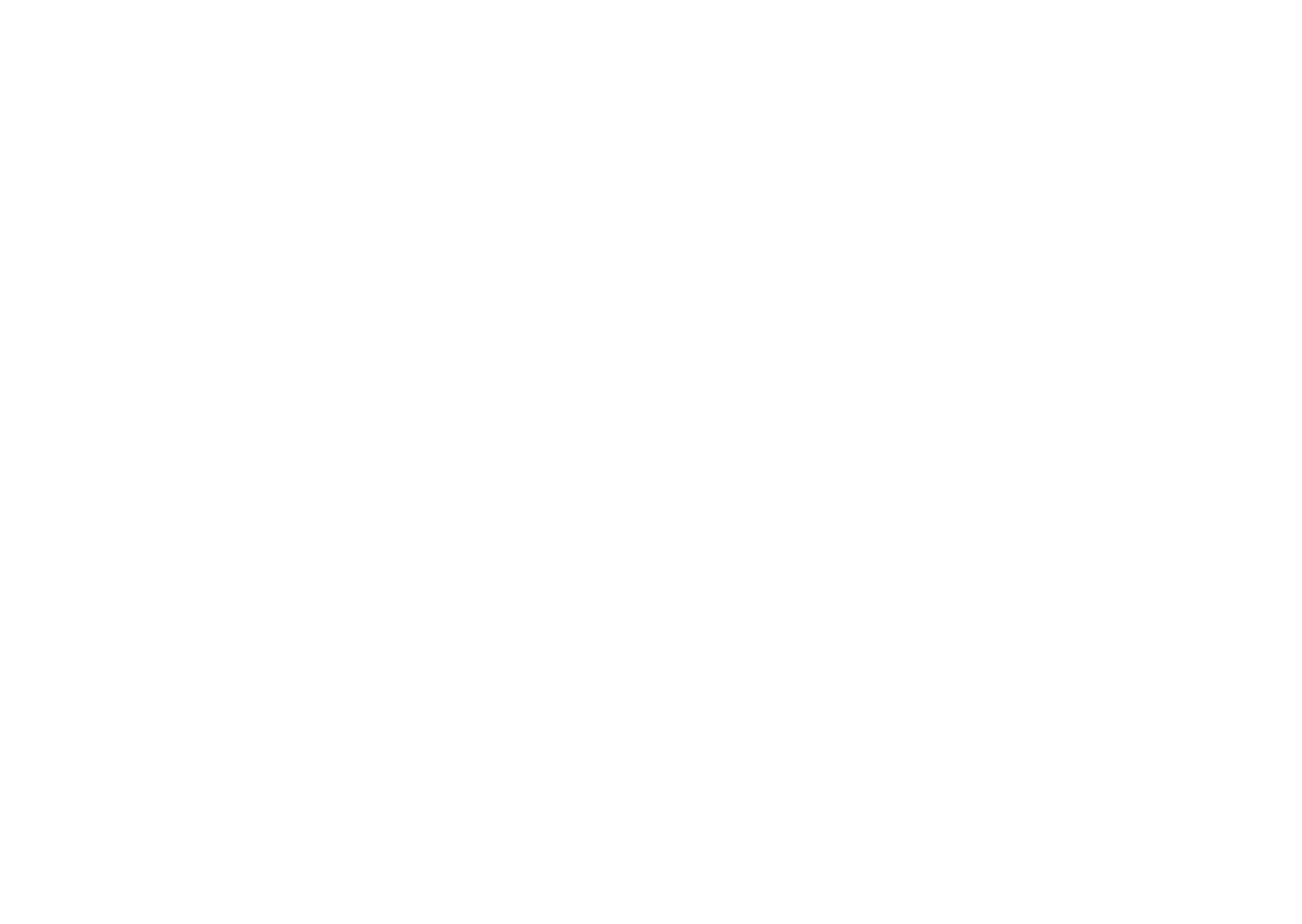that something will be missed. There is something poetic and refreshing about this pamphlet, reading it at work I specifically recommend. Anarchists and Socialists need to remember what differentiates their beliefs from the Protestant work ethic which is that we are for a life that is more fulfilling and more democratic and not for fetishizing the act of work. Black is right; we on the left do tend to talk about work a lot and worse without saying why, worse still possible without thinking why? Anyone who has been a Salt, which is someone who gets a job in order to organize it, knows how much even work for a noble cause can suck; it can be like having two jobs — one for the company and one in opposition to the companies practices. The second part the one going against the grain of the company can be just as grueling. The IWW has an old phrase that shares the same sentiment as Black's pamphlet name but is more useful — "Free the Wage Slaves." It tells us more than Black's title and therefore has more utility. Likewise I think the best thing written on work and how we all relate to it is "Hallelujah, I'm a Bum" the old Wobblie tune. Some of the lyrics are, "O why do you work till you're ready to fall? If you slowed down a bit there be work for us all."

So there is importance in taking what Black is saying seriously. The problem is because of Black's awkward terminology we can't take him on his own terms. What we can get from Black is like the IWW's slogan we can turn away from a toilsome world, one where we "Free the Wage Slaves." With the later Wittgenstein, to understand what a word means we look at how it is used. With Heidegger we understand some work is dasein and so we know that no thought or ideology goes into it at all. We also know we have fulfilling work and we have drudgery, we just happen to use the same word. I like Black's essay as a mint that flushes out in order to gain a new perspective. To strive towards a Left and Anarchist movement that doesn't forget what we're after is more joy, more play and more fulfillment. Hallelujah, I'm a Bum!

In the beginning of David H's "What Do We Mean by Work?"<sup>1</sup> he writes: "In the beginning of Bob Black's 'The Abolition of Work,' he calls work an ideology. This use of the word ideology in relation to work is one that has never been previously used. This semantic misuse by traditional standards is a reflection of what is to come." Later, H will fake quotations. Here, he fakes a paraphrase. Toward – not right at – the beginning of my essay (in its fourth paragraph), I say that "all the old ideologies are conservative because they believe in work. Some of them, like Marxism and most brands of anarchism, believe in work all the more fiercely because they believe in so little else."  $(17)^2$  David H's falsification "is a reflection of what is to come."

This does not say that work is an ideology. It says that *belief* in work is *part* of several ideologies – including, as David H soon makes all too clear, his own: anarcho-leftism. A text whose thesis is my "semantic misuse" should not, "in the beginning," or anywhere, falsify meanings. As is obvious throughout my essay, for me work is an activity, indeed an institution, not an ideology. The noun "work" goes with the verb "work." "No one should ever work," my *real* beginning (17) is nonsense otherwise. But even if my ideas are nonsense, they aren't semantic nonsense.

Someone like H, who doesn't understand the difference between "its" and "it's" – *it's* taught in grade school, or *it* used to be – and who is largely unfamiliar with the use of commas, shouldn't criticize anybody's use of language.<sup>3</sup> Also, "independent" does not

<sup>1</sup> Available online at http://libcom.org/library/.

 $^{2}$  There have been, starting in 1985, many published editions of the essay, translated into many languages – even Esperanto! Here I will cite, in parentheses, the page numbers in *The Abolition of Work and Other Essays* (Port Townsend, WA: Loompanics Unlimited, n.d. [1986]).

<sup>&</sup>lt;sup>3</sup> Speaking of punctuation: H notes my ironic use of "scare quotes" around the word "communist." I have long since concurred in Adorno's condemnation of quotation marks used as ironic devices. I quote Adorno at length (without irony, and without quotation marks) on this point in *Anarchy after Leftism* (Columbia, MO: C.A.L. Press, 1997), 38: Theodor W. Adorno, "Punctuation Marks," *The Anti-*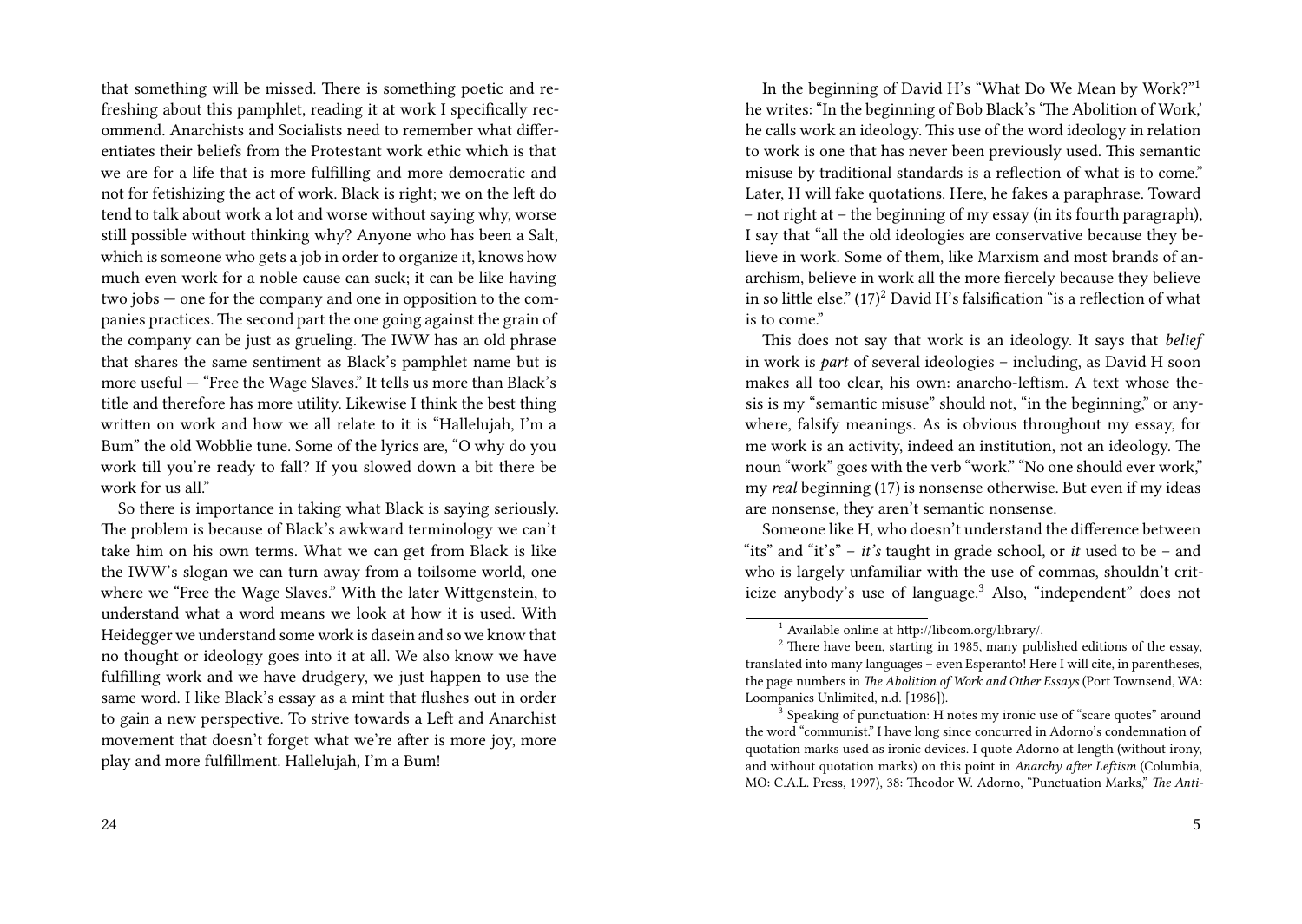mean "different," as H supposes: "Work however in the myriad of ways the term is used" – come on, not *that* many ways – "is in many of its usages [redundant] independent of the way Black defines it." Later, he says, "Use values are things we make because we need to use them … " – the same redundant tautology. It is not the case that "farm work is use value work," because "use value" is not an adjective and it does not mean "useful" – by the way, is tobacco farming "use value work"? And who is the "socialist's Marx"? Is there yet another Marx Brother? The *anarchist's* Marx – would that be Groucho or Harpo?<sup>4</sup> Here I can't even guess at what H is trying to say. And that's why some of these points, regarded one by one, might seem to be quibbles, but the cumulative impact of these blunders is not only wearisome, it either obscures meaning or invites the suspicion that there is none to obscure.

Actually, H himself repeats, without disapproval, my real definition of work (the short version): "forced labor that is compulsory," except that my version isn't redundant: I refer to "*forced labor*, that is, compulsory production." (18) Thus he contradicts his initial accusation. If this "minimal definition" (as I call it) – dare I say, my working definition? — does not agree substantially with commonsense or dictionary definitions of work, H never says so, or if so, why it does not. After all, H agrees with it. It is easy to find definitions of work which resemble mine.<sup>5</sup> I complete the definition by saying that "Work is never done for its own sake, it's done on

union reason," which is to make peoples' lives immediately better in a capitalist system. The relation of a wage earner who sells their labor power is a miserable one because they are in a totalitarian relation to their boss. This is the same goal Black is striving towards to at the ground level — make the world less toilsome.

The other category I would call the "Socialist Reason." This one has to do with power in the meta-societal sense, the left sees work as important because it is a place where the totalitarian nature of capitalism is vulnerable to the democratic mass, to put it simply the 1% needs the people, the people don't need the 1%. So work quite rightly is seen as a place of battle against the 1% and a piece of the struggle against Capitalism. So Black is quite right when he says, "Without work who would the left organize?" But for the wrong reasons, work is a point of weakness within the unfair system of capitalism. These two tendencies, the "socialist" and the "union" weren't always the same as well chronicled in Rudolph Rocker's Anarcho-Syndicalism.

As far as Black's critique that in a collectively owned factory "the people become the new tyrant." Its hard to know what Black means by this does he mean that some people will eventually rule over others no matter what or does he mean that every one ruling together is somehow tyrannical? If either is true, then democracy as well as anarchist models of representation or any form of egalitarianism is impossible. Fortunately most radicals of all stripes believe that when people get together and decide to make decisions its better than being told or controlled by one or a few. What if perhaps Black's critique is a critique of democratic decision making in the work place specifically? Black does not say this however and past his one sentence his point is unclear. If we wanted to start this conversation we would have to discuss the difference between democratically controlled workplaces under capitalism and ones after capitalism.

I think if anarchists and socialists write Black off as being "privileged" and don't take his call for a society without work seriously

*och Review* (Summer 1990): 300–305, at 303. Left anarchists are among the worst offenders (thus I am usually an "anarchist," not an anarchist, etc.). These punctuation marks as used by my enemies have also been called "sneer quotes." J.O. Urmson, *The Emotive Theory of Ethics* (London: Hutchinson University Library, 1968), 123–24.

<sup>4</sup> I have implied as much. Black, "Theses on Groucho Marxism," *The Abolition of Work and Other Essays*, 41–43; Bob Black, "In Defense of Marxism," *Friendly Fire* (Brooklyn, NY: Autonomedia, 1992), 69.

<sup>5</sup> *E.g.*, Ralf Dahrendorf, *On Britain* (London: British Broadcasting Corp., 1982), 183; John White, *Education and the End of Work: A New Philosophy of Work and Learning* (London & Herndon, VA: Cassell, 1997), 10.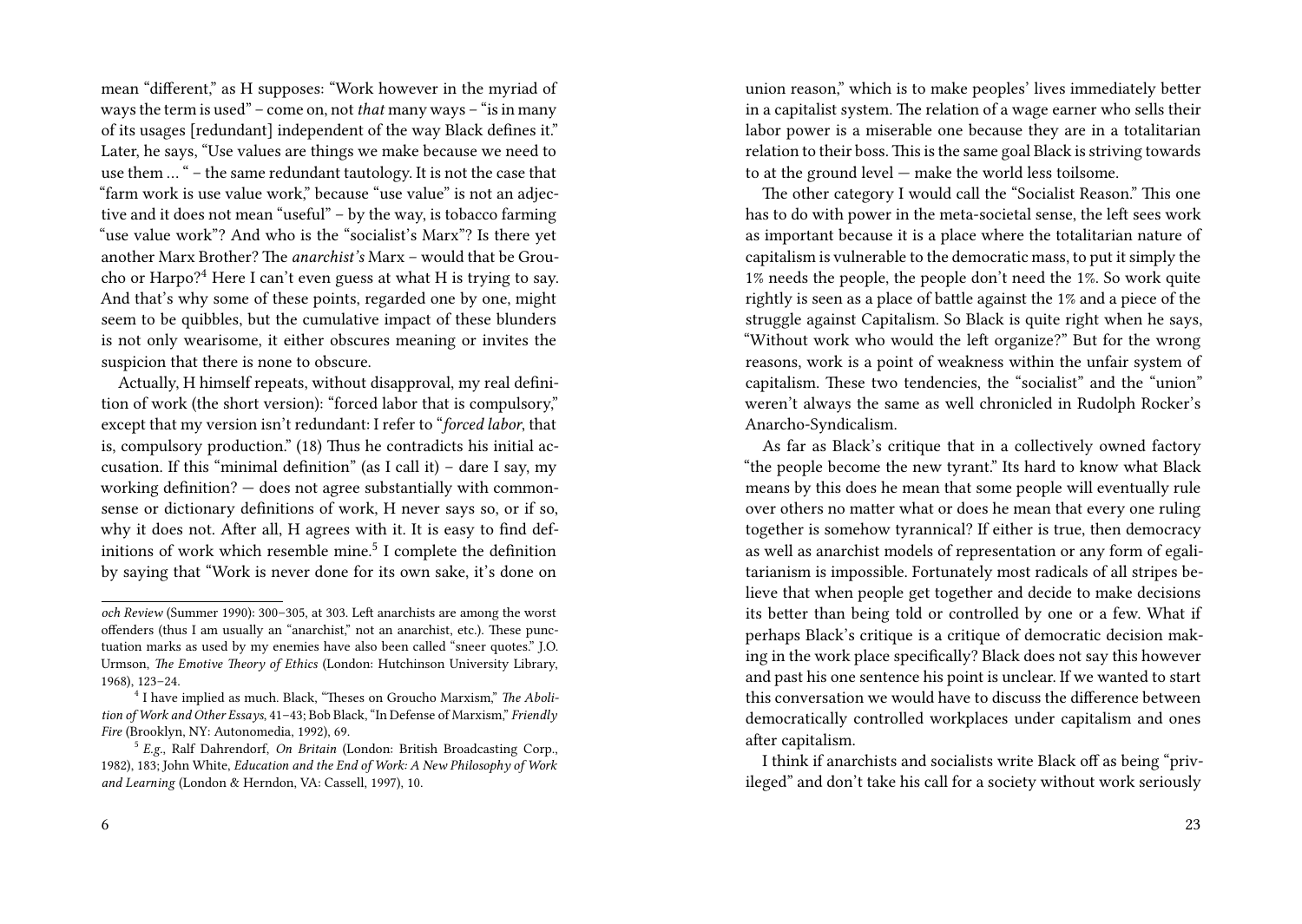analysis of Alienation doesn't cover. How work itself can be "obnoxious" outside of a system where you sell your labor power, that work that is non-capitalist or not linked to capitalism still has the potential to be a burden.

I am brought back to the semantics that are central to Black's argument. The problem with Black's argument is that we tend to call many different acts "work" but these acts are really quite different. The most important distinction being fulfilling work we enjoy doing and exploitative "obnoxious" work we do to survive usually for a wage, we just don't use two different words for these two different kinds of work. Since we are lacking in terminology I propose a supra term to go beyond Marx's terms: we could use a little w for the fulfilling type of work and big W for the kinds of work anarchists and socialists strive to get rid of. We can also use the word drudgery. Our fulfilling work is the same thing as Black's "Play." We can also however make a three point distinction between the two we just mentioned work that is fulfilling and work that is forced but finally work that isn't forced but is needed for survival and not necessarily fulfilling, this work is pre-capitalist or non-capitalist. Before I started working at a new job, I had asked a friend of mine who lives on a farm in upstate New York If I could come visit before I had to be working to get some rest and she said yes but everyone who does gets up at 6am to farm. This 3<sup>rd</sup> kind goes back to Marx's distinction between a use value and a commodity; farm work is use value work.

Black poses two separate challenges that much of the left might find superfluous but I want to address. Black says that many leftist and anarchists are so obsessed with work they "talk about little else." He also makes the separate and more damning claim that in a work place run by the workers the "people become the new tyrant and what the fuck is the point." We will first focus on why the left and a good portion of anarchists do talk about work so much, me included. It's for multiple reasons but for purposes of brevity let me break it down into two categories; the first I would call the "classic

22

account of some product or output that the worker (or, more often, somebody else) gets out of it." (18–19) The "more often" comment acknowledges my awareness of such work-systems as slavery and wage-labor.

Work, then, can mean what I say it means. I wasn't trying to be original, I was just trying to be understood. But the word can also mean, says H, "*fulfilling* work." Now, as a definition of work, or one of them, this will not do. It's like saying that a definition of "dog" is inadequate if it does not include "brown dog" — in the definition. A definition isn't usually a catalog of all the attributes that the *definiendum may* have. There are brown dogs, big dogs, rabid dogs, running dogs, etc., but these adjectival facts about certain dogs have no place in the definition of dog.

All my careful efforts to define and distinguish work and play are lost on David H. I sharply repudiated those who, like Johan Huizinga and Bernie de Koven, *define* "play" as inconsequential, as inherently unproductive, by the same sort of "semantic misuse" I fault in H: "The point is not that play is [necessarily] without consequences. This is to demean play. The point is that the consequences, if any, are gratuitous."<sup>6</sup> (20) I made clear that while work and play are not the same thing, it's possible for them to have something in common, and it is what they *can* have in common that could form

<sup>&</sup>lt;sup>6</sup> This tenet of Huizinga's is inconsistent with what his book is mostly about: the identification of a "play element" in, among other activities, law, war, poetry, philosophy, art, and even business. J. Huizinga, *Homo Ludens: A Study of the Play Element in Culture* (Boston, MA: Beacon Press, 1955). I don't know about DeKoven – I got his phrase (play as the "suspension of consequences") from the late Gary Warne, whom I harshly criticized in "The Exquisite Corpse," *Abolition of Work*, 139. It was at Warne's Gorilla Grotto, "an adult play environment," that I gave my original speech on the abolition of work. The only thing I've since learned about DeKoven is that he is a major figure in the New Games movement which designs noncompetitive games (everybody wins). My position is that there is more to play than playing games. The quoted expression may come from Bernie DeKoven, *The Well-Played Game: A Player's Path to Wholeness* (3d ed.; San Jose, CA: Writers Press Club, 2002) (originally published in 1978), to which I have no access.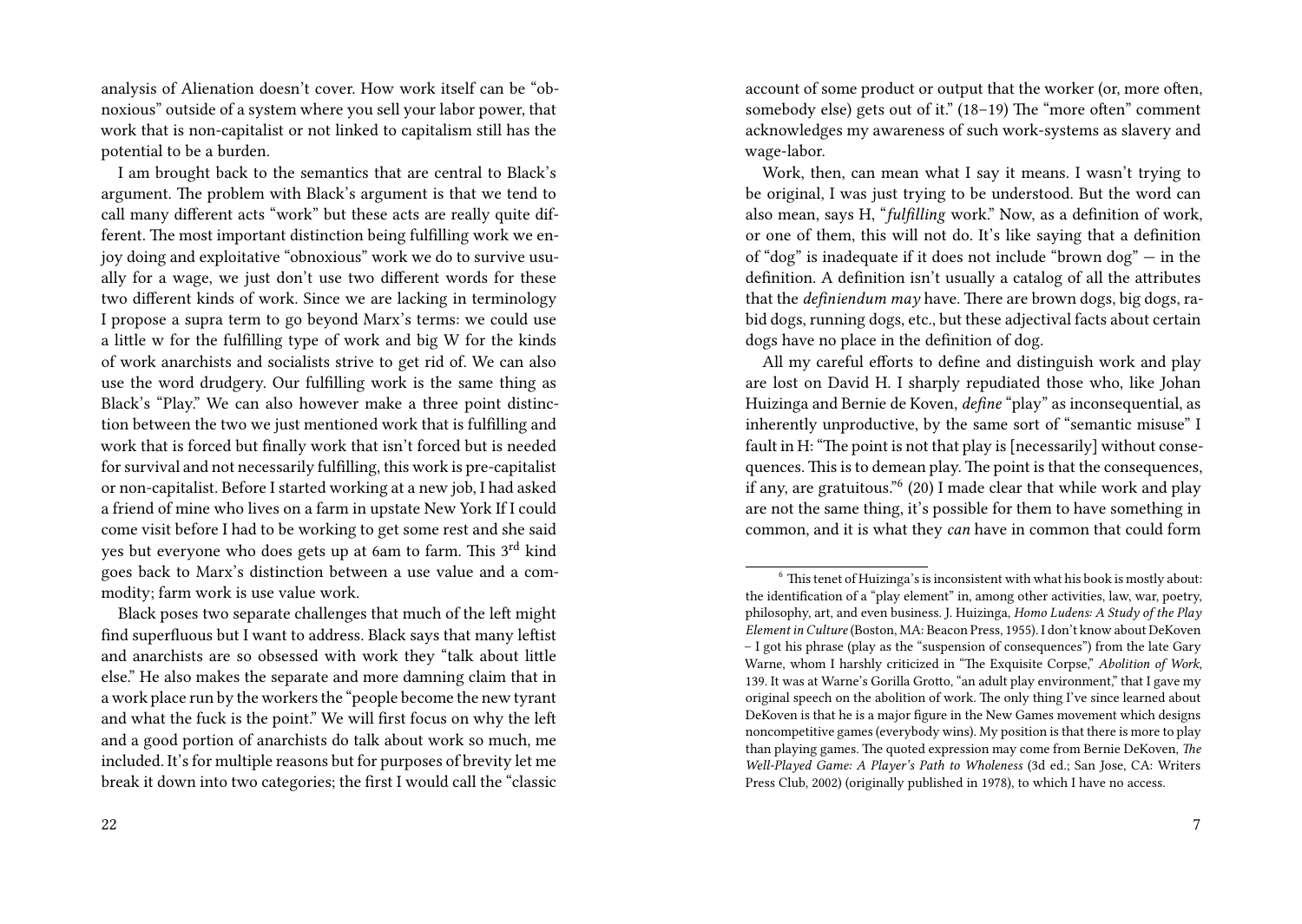the, for lack of a better word, "economic" basis of a ludic way of life. $\frac{7}{2}$  (28–31) In this respect I am not too far from Peter Kropotkin and Emma Goldman, and I am closer still to Charles Fourier and William Morris. But I am very far from today's organizationalist, workerist anarchists.

In a rather exasperated reply to a libertarian conservative critic – who is, I am sorry to say, to this day my most intelligent critic – I wrote: "My proposal is to combine the best part (in fact, the only good part) of work – the production of use-values – with the best of play, which I take to be every aspect of play, its freedom and its fun, its voluntariness and its intrinsic gratification … Is this so hard to understand? *If productive play is possible, so too is the abolition of work.*" <sup>8</sup> Well, David H? *Is* it so hard to understand?

David H is therefore trivial, and irrelevant, in saying that some people like their work. I acknowledged this phenomenon. Even a job, I said, can have "intrinsic interest." (19) H probably overestimates the number of such people. How many people who say this, would do the same work without pay? Here I agree with Nietzsche: "Looking for work in order to be paid: in civilized countries today almost all men are as one in doing that. For all of them work is a means and not an end in itself… . But there are, if only rarely, men who would rather perish than work without any *pleasure* in their work."<sup>9</sup>

list some of these activities such as babysitting for a few hours or "even cleaning." He says some people even enjoy cleaning, all this just looks like the old socialist, and by extension, anarchist attempt to have human beings only do the work they find fulfilling.

Curiously, it isn't evident that Black has read Marx enough to know that Marx already has a term for this. Marx's term is alienation which is his word for when we are abstracted from the products we create, or even more generally it means how we are disconnected from the work we do through the wage system. Marx's analysis connects this to the actual products made demarcating the difference between use value and a commodity. Use values are things we make because we need to use them but as Marx points out commodities have a specific value independent of their use value which is there exchange value. Marx believes people's separation from the work they do makes them less human and he is out to do away with this. Marx shows us the difference between work that we do find fulfilling and work that is forced compulsory production. Perhaps this is why some say Black lets capitalism 'off the hook' because he ignores the specific exploitative nature of capitalism. By saying just work and not distinguishing between work that is capitalist wage work, which is the majority of the work done in a capitalist society and less "forced" activists that we also call work.

It should be said Black shares a virtue with anarchist theorists that socialist's Marx included are less concerned about his acknowledgment that coercion and domination are not unique to capitalism, Black points specifically to work in the Soviet Union saying that the dynamic of domination becomes more elaborate over time "all industrial societies whether capitalist or 'communist' work inevitably acquires other attributes which accentuate its obnoxiousness usually and this is even more true in 'communist' than in capitalist countries where the state is the sole employer." One reaction could be to extenuate what Black has nicely pointed out with his scare quotes that the Soviet Union wasn't "really Communist." I think a more important reaction would be to realize what Marx's

<sup>7</sup> The Latin word, *ludi*, refers to games. Huizinga, *Homo Ludens*, 174. But the dictionary definitions of play are much more encompassing. *The Shorter Oxford English Dictionary* (Oxford: Clarendon Press, 1993), 2: 2244–2245.

<sup>8</sup> Black, "Smokestack Lightning," in *Friendly Fire*, 48 (emphasis in the original). For another restatement of the basic idea: "No Future for the Workplace," ibid., 16. The latter text was first published in a daily newspaper, the Baltimore *Sun* – the paper H.L. Mencken was involved with for most of his professional life. I like that.

<sup>9</sup> Friedrich Nietzsche, *The Gay Science*, tr. Walter Kaufmann (New York: Vintage Books, 1974), 108 (§ 42). Nietzsche also discusses how nearly all European men have to accept an occupational role, a job: "The result is rather strange. As they attain a more advanced age, almost all Europeans confound themselves with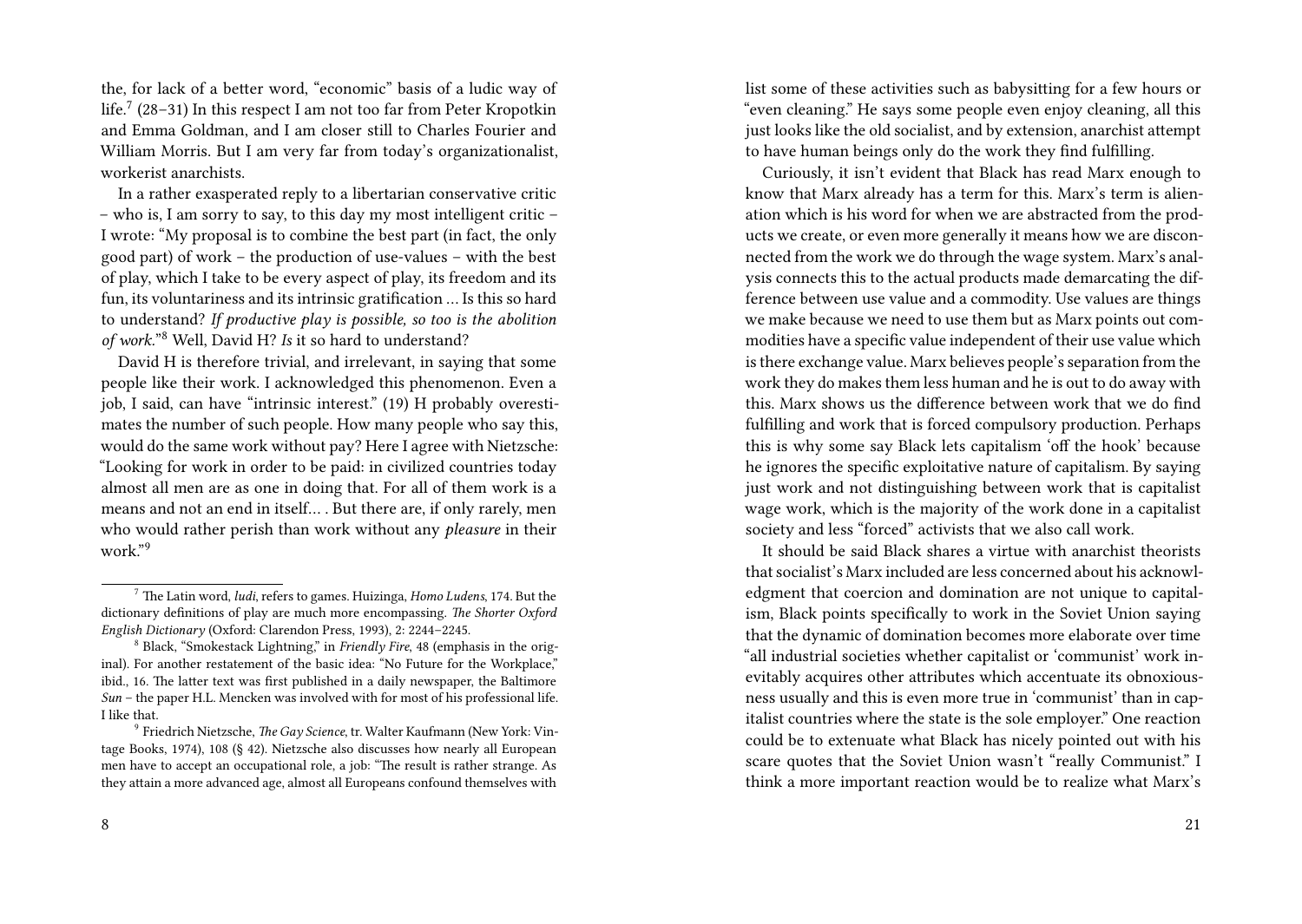everyday life is the only revolution that's worth the trouble. And the abolition of work is central to the revolution of everyday life.

## **Appendix: What do we mean by work? A response to Bob Black's "The Abolition of Work"**

## David H

In the beginning of Bob Black's "The Abolition of Work," he calls work an ideology. This use of the word ideology in relation to work is one that has never been previously used. This semantic misuse by traditional standards is a reflection of what is to come in the rest of the pamphlet. For Marxists, ideologies are the dominate belief systems in a culture. Work however in the myriad of ways the term is used is in many of its usages independent of the way Black defines it. Black says work is "forced labor, which is compulsory production." We do use the word for compulsory production but we also use it to represent the fulfilling acts in our lives we put energy into and we also use it for an act that is simply a thing you do that you can do without having any belief tied to it whatsoever.

Black denies he is playing a semantic game saying "I am not playing a definitional game with anybody." Black may not think he is making a semantic argument and what this reveals is not that Black is being manipulative it shows there is an ambiguity within our language when we use the word work. When we say work we may mean what Black means, forced labor that is compulsory or we might mean painting our greatest masterpiece, writing our best song, writing a dissertation on a subject we love. Black makes a similar point later on but confuses the reader with the language he chooses. He calls for a society where we only "play" but then his definition of play looks a lot like fulfilling work. He goes on to

Some people like to *think* they like their work, into which they put so much of themselves, because, if they didn't think so, their self-esteem would suffer. They don't want to think that they're being played for suckers (and I never said that they were: I pass judgment on no individuals). People try to make the best of things, and to rationalize the inevitable. David H, in 2013, understands work almost as well as Friedrich Nietzsche understood it in 1882, but not nearly as well as I understood it in 1980.

Since H has reminded me of the Marxist concept "alienation," let me in turn remind him of the Marxist concept "false consciousness." In general, it's H, not I, whose grasp of Marxist economics is weak. Thus there is no such thing as "Marx's distinction between a use value and a commodity." Marx's distinction is between use-value and exchange-value. Many commodities have use-value. That makes them more saleable. Use-values are not "things that we make" because use-values are not things. To say so is, as Marx would say, "reification."

H must have no idea what my thesis is, since he never mentions it. H has just not thought through what it would take to separate and consolidate what can be fulfilling in work from what cannot. One of us has given some thought to the matter, and it isn't him. Isn't this a place where the class struggle anarchists might lend a hand, instead of running around pestering workers and organizing each other? They champion the worker, but they don't know much about what makes a worker a worker: work.

H implies that he is that kind of anarchist  $-$  "a Salt"  $-$  who takes a job in order to "organize it." This still happens? Another shot in the foot (the left foot) from language … H doesn't want to organize the *job* – the boss has already done that! – he wants to organize the workers in the workplace. I would like to see some success stories

their role; … they themselves have forgotten how much accident, moods, caprice disposed of them when the question of their 'vocation' was decided – and how many other roles they might perhaps have been *able* to play; for now it is too late." Ibid., 302 (§ 356).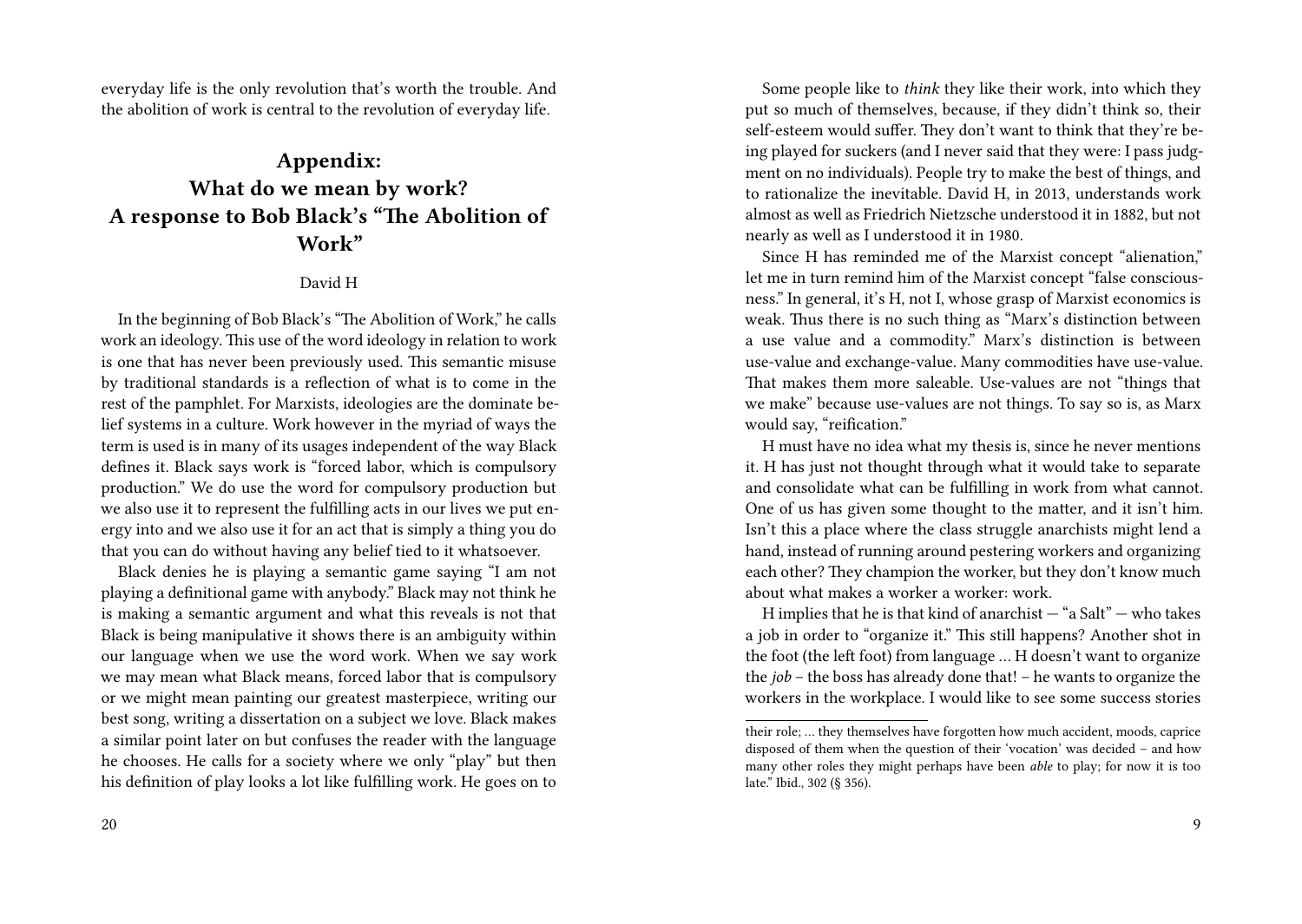from Salts (taken with a grain of salt?). Do they call themselves Salts because they think they are the Salt of the Earth? Anyone who can afford to take a job which he can expect to be fired from, should not be speculating about whether I am "privileged," as H reports "some people" do. In this way, H interjects false, irrelevant and derogatory gossip about me while disclaiming responsibility for it.

"Curiously," H says, "it isn't evident that Black has read Marx enough to know that Marx already has a term for this. Marx's term is alienation which is his word for when we are abstracted from the products we create, or even more generally it means how we are disconnected from our work through the wage system." I know something of Marx on alienation, thank you so much, to the extent that he is comprehensible. What he discussed, infrequently, is mostly not what I discuss: not out of ignorance, but by choice. There is more about work *as such* in "The Abolition of Work" than there is in all three volumes of *Theories of Surplus Value.* But then Marx never held down a job for the last 35 years of his life. *He* was never a Salt.<sup>10</sup>

Marxists, including anarcho-Marxists like H, regard work *under capitalism* as an institution of exploitation. But they neglect what I highlight: work as an institution of domination, and not only under capitalism. I have often heard workers complain about work. I have never heard workers complain about alienation. Work was repressive for several thousand years of civilization before capitalism. What worries me is that, administered by Marxists or syndicalists, work will still be repressive *after* capitalism. "In all previous revolutions the mode of activity always remained unchanged and it was only a question of a different distribution of this activity, a new distribution of labour to other persons, whilst the communist revolution is directed against the hitherto existing *mode* of activity, does away with *labour*, and abolishes the rule of all classes with the Marxist doctrine (as does, among others, Noam Chomsky) which were never entirely plausible even within the whole Marxist ideological apparatus, and which mean nothing outside of it. The Marxist economics which anarcho-leftists still dabble in has been discredited in theory and in practice. But they have nothing to replace it with. I don't think there has ever been an anarchist economist, unless you count Proudhon, and he is now even more irrelevant than Marx, when it comes to economics.

Leftists, although they have lost all theoretical bases for doing so, still stand firmly on the ground of *the economy* (the "base," as the Marxists used to say). And base it is. The left shares with the ideologues of capitalism the myth of productivism.<sup>26</sup> What I call the abolition of work, what Charles Fourier called attractive labor, what William Morris called useful work vs. useless toil, amounts to a call for *the abolition of the economy*. Leftist anarchists who laugh at that, might ponder that what they supposedly call for, the abolition of the state, would get just as many laughs. Although the economy is even less popular than the state. Work is not popular at all. Every proposal that's worthwhile, starts out being considered crazy or scandalous.

The abolition of work, the abolition of the state, the abolition of the economy, and even the abolition of art: these abolitions all arrive at the same place. They don't all mean the same thing, but they designate the same social condition. In that condition, there is no place for institutions of coercion, such as work and the state. In that place, there is no place for workers. Instead, there's a place (every place) for playful creators and producers and their friends, and even a place for the lazy. In that place, art, for instance, isn't a specialized activity. It could be part of the life of anybody who wants it there, and almost everybody will want it in their lives, I believe, when they can believe in that possibility. The revolution of

<sup>10</sup> Nor was Engels. He *owned* factories.

<sup>26</sup> Jean Baudrillard, *The Mirror of Production*, tr. Mark Poster (St. Louis, MO: Telos Press, 1975).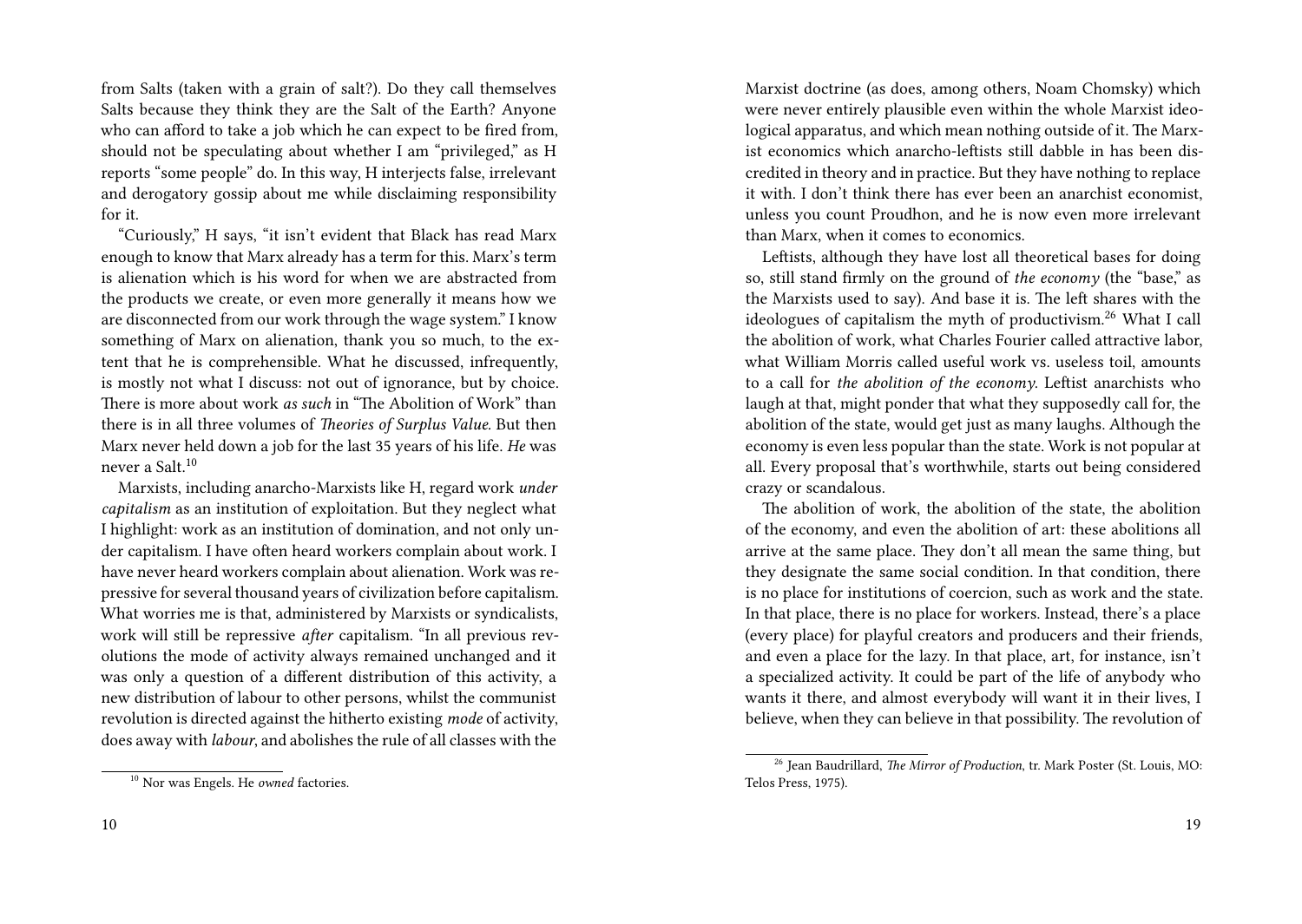what I am capable of in the way of polemics. They know how I dealt with Murray Bookchin, among others. To respond to me, as they know, only affords me opportunities in reply to make fools of them even as I publicize my own ideas, which they don't want to get around. So they try to ignore me, which complements their censorship of my writings. But, as I observed a few years ago,

What I think I did do was define work as a basic anarchist issue. I forced even the pro- work anarchists like anarcho-syndicalists and Platformists to defend work instead of just taking it for granted. They ridicule the zero-work idea instead of trying to refute it, so, the idea goes unrefuted. Naturally that means that more people will agree with it.<sup>25</sup>

I may have exaggerated the extent to which, by 2005, I'd forced the leftists into defending work, but, David H is an example of how my challenge to the left can no longer be ignored.

Although the critique of the left was not a main theme in "The Abolition of Work," it openly appears there, and it's a critique of the left so far as work is concerned. Other aspects of my critique of the left appear in other, previously published texts which are also in *The Abolition of Work and Other Essays* or in later books. With the collapse of European Marxism some years later, to universal rejoicing, the question arose as to where this left the left. Capitalist and democratic triumphalists proclaimed – as we now know, prematurely – the end of history. This was a chastening time for leftists – not only the utterly discredited Marxist-Leninists – because they had all, even if they were anti-Marxist (as most anarchists then were), assumed that history was on their side. History doesn't take sides.

All leftists, it turned out, were more Marxist than they thought they were. That's why left anarchists like David H cling to scraps of

publisher/distributor, Little Black Cart, and several other genuine anarchist publishers, such as C.A.L. Press, Eberhardt Press and Elephant Editions.

classes themselves, … "<sup>11</sup> This is Karl Marx. If H doesn't believe me, maybe he will believe Karl Marx.

I see no reason to pour the critique of work into Marxist molds. Much would spill over. In fact, I see no reason for anarchists to respect Marxism at all. Marxists have mocked us, defamed us, betrayed us and slaughtered us, but they have never respected us. Marxism is anti-anarchist, through and through. Anarchism should be anti-Marxist, through and through.<sup>12</sup> Not only out of principle, but out of expediency: "The anarchists *are* at a turning point. For the first time in history, they are the *only* revolutionary current. To be sure, not all anarchists are revolutionaries, but it is no longer possible to be a revolutionary without being an anarchist, in fact if not in name."<sup>13</sup>

Lecturing on, H informs us that "some people [who *are* these people? is H one of them?] say that Black lets capitalism 'off the hook' because he ignores the specific exploitative nature of capitalism. By saying just work and not distinguishing work that is capitalist wage work, which is the majority of the work done in a capitalist society and less forced 'activists' [huh?] that we also call work." This is either a sentence fragment or a sentence which, toward the end, dissolves into gibberish. What are "forced 'activists'"?

Black, by this reasoning, also lets dogs off the hook (or off the leash?) because he leaves out the specifically "brown" nature of brown dogs, the specifically "big" nature of big dogs, and the specif-

<sup>13</sup> Black, *Anarchy after Leftism,* 140.

<sup>&</sup>lt;sup>25</sup> Black, "Zerowork Revisited," 332.

<sup>11</sup> Karl Marx & Frederick Engels, *The German Ideology* (3d rev. ed.; Moscow: Progress Publishers, 1976), 60.

<sup>&</sup>lt;sup>12</sup> Bob Black, "Chomsky on the Nod," *Defacing the Currency: Selected Writings, 1992–2012* (Berkeley, CA: LBC Books, 2012), 131. I have said the same about anarchists who think that Murray Bookchin is an anarchist. Black, *Anarchy after Leftism,* esp. ch. 5*;* Bob Black, *Nightmares of Reason*, available online at The Anarchy Library. Bookchin – uncharacteristically honest — eventually announced that he was not an anarchist, and never had been. I wait, with more hope than expectation, for Chomsky to follow suit.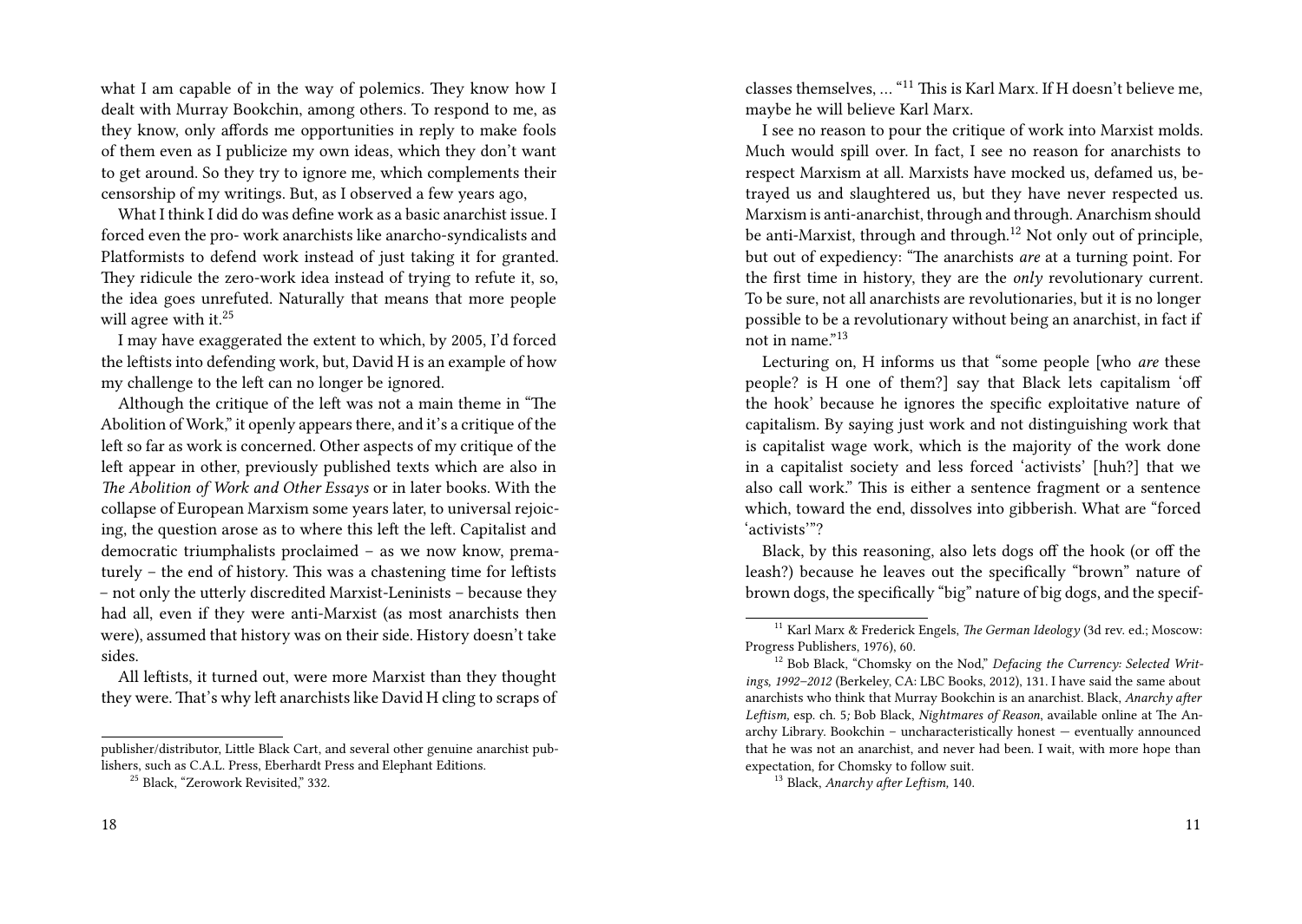ically "rabid" nature of rabid dogs. By H's reasoning, one can't say anything serious about work, only about wage-labor, which is only one of the forms work assumes, even in late capitalism, as even H eventually gets around to admitting. Marxists and other workerists can talk about brown dogs – about exploitation, wage-labor, surplus value, the falling rate of profit, etc.  $-$  all they want to. I might agree with some of it. But there's an undistributed remainder. It is work itself.

In 1985 I chose to write about dogs (as in "working like a dog") — not brown dogs — partly because almost nobody else was.<sup>14</sup> To some extent, I've changed that. H's own criticism is evidence of that.<sup>15</sup> I think the zero-work idea was in the air in the mid-1980's. It must have been, because Andre Gorz, who never had an original idea in his life, wrote a book espousing a watered-down version of the abolition of work which was published in English in the same year (1985) that my essay was first published.<sup>16</sup> In 1995, perennial trend-surfer Jeremy Rifkin published a stupid book, *The End of Work*, which I savaged.<sup>17</sup> And now – this proves that I've re-

that we all aspire to the realization and suppression of work. David H doesn't discuss this most important dimension of my argument, probably because he doesn't understand it.

H's proposal to call fulfilling work "work," and to call unfulfilling work "Work," serves no purpose. It will be universally ignored. It's not that we are, in H's words, "lacking in terminology." We have too much terminology! We have lots of words. It's just that some people don't know "how to do things with words."<sup>23</sup> H is one of these people. We have so many words that William Morris and I can say the same thing in different words. H has trouble saying what he has to say in any words. Words are a snare for H. They're a source of splendor for me.

At some remote future time, an anarcho-leftist – supposing, as I doubt, that there will be anarcho-leftists at some remote future time – might produce an intellectually respectable critique of my critique of work. The left has had 28 years to try. Naturally, in my vanity I like to think that the reason is that my argument is unanswerable.

There might be other explanations. Anarcho-leftists own all the anarchist bookstores and these all ban my books. They were, until recently (I refer to AK Press and PM Press), the only ostensibly anarchist distributors, although you might not suspect that they were anarchist if you look at the stuff in their catalogs.<sup>24</sup> Leftists also operate most of the anarchist websites.The leftist leaders know

<sup>14</sup> An exception: *Why Work? Arguments for the Leisure Society*, ed. Vernon Richards (London: Freedom Press, 1983). I did read this book before writing my essay, although not before delivering the speech the essay is based on (that was in 1980). My copy was a gift (in 1984) from Gregor Jamroski, who shoplifted it from Left Bank Books in Seattle. The anthology is very uneven, but includes some good stuff, such as Tony Gibson's "Who Will Do the Dirty Work?" which I alluded to in my essay. Some academics borrowed the title, probably unwittingly: Robin Patric Clair *et al*., *Why Work? The Perceptions of a "Real Job" and the Rhetoric of Work Through the Ages* (West Lafayette, IN: Purdue University Press, 2008).

 $15$  My argument is taken over in its entirety by James Bowen, "The Curse of the Drinking Classes," in *Twenty-First Century Anarchism: Unorthodox Ideas for the New Millennium*, ed. Jon Purkis & James Bowen (London: Cassell, 1997), 151–169 – who doesn't cite me.

<sup>16</sup> Andre Gorz, *Paths to Paradise: On the Liberation from Work*, tr. Malcolm Imrie (London: Pluto Press, 1985). I didn't see his text until much later, and I'm sure he didn't see mine.

<sup>17</sup> Jeremy Rifkin, *The End of Work: The Decline of the Global Labor Force and the Dawn of the Post-Market Era* (New York: G.P. Putnam's Sons, 1995); Bob Black,

not provided in "The Abolition of Work," there are now the footnotes provided in Black, "Primitive Affluence: A Postscript to Sahlins," *Friendly Fire*, 34–41, and the references provided in "Zerowork Revisited," *Defacing the Currency*, "Suggested Readings," 333–37.

<sup>23</sup> A book title: J.L. Austin, *How to Do Things with Words*, ed. J.O. Urmson & Marina Sbisa (2d ed.; Oxford: Oxford University Press, 1975). The book is short, interesting, and refreshingly free of politics, and it has nothing to do with the issue at hand.

<sup>24</sup> Bob Black, "Class Struggle Social Democrats, or,The Press of Business," *Anarchy: A Journal of Desire Armed* No. 64 (Fall/Winter 2007): 26–29, available online at The Anarchist Library. There is now a consistently anarchist/autonomist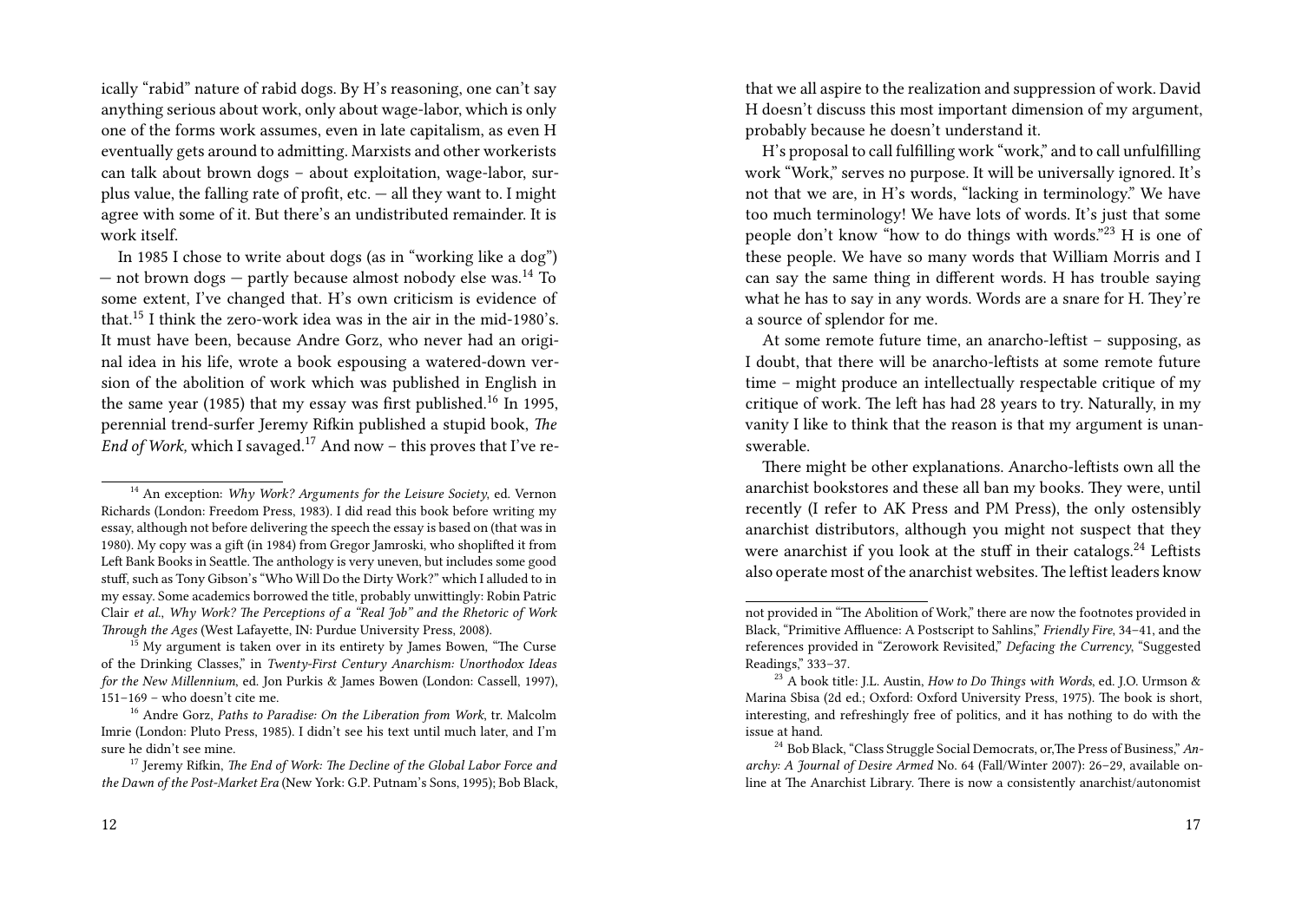on this crucial point. What I really meant, as is apparent from my next sentence, was to identify *one respect* in which work and play are opposites: "Play is always voluntary. What might otherwise be play is work if it's forced." (20)

In 1885, William Morris, who was a British Marxist and communist, wrote: "As long as the work is repulsive it will still be a burden which must be taken up daily, and even so would mar our life, even though the hours of labour are short. What we want to do is to add to our wealth without diminishing our pleasures. Nature will not be finally conquered till our work becomes part of the pleasure of our lives."<sup>21</sup> That is *exactly* the thesis of "The Abolition of Work," although I did not, and would not, speak of the conquest of Nature, which sounds more like Francis Bacon than the way Morris usually sounded. The only difference is that Morris would continue to call "work" what I would prefer to call, to avoid confusion and to emphasize the difference, something else. Morris in his essay (like mine, originally a speech) made quite clear what he meant by "useful work" — just as I was quite clear in contrasting work, with or without traces of fulfillment, with productive play.

Morris and I – and, before us, Charles Fourier, and others – discussed, and tried to identify, principles for the social transformation of what is now work, or rather some of it, into free productive play.<sup>22</sup> Another way to put it, which may appeal to certain tastes, is

ally *arrived* – there's a book by a Marxist-feminist college professor which has "antiwork" and "postwork" in its subtitle!<sup>18</sup>

Among those in the post-left anarchist tendencies, the critique of work is widely acknowledged, even taken for granted, for the very good reason "that this monster called WORK remains the precise & exact target of our rebellious wrath, the one single most oppressive *reality* we face (& we must learn also to recognize Work when it's disguised as 'leisure')."<sup>19</sup>

On this point, one of H's misquotations of me is a little more serious than most of his fuck-ups: "Black says that many leftist [leftists?] and anarchists are so obsessed with work they 'talk about little else.'" Ironically, H is trying, for once, to be nice and agree with me here. But what I *really* said, and which I have already quoted, is that "all the old ideologies are conservative because they believe in work. Some of them, like Marxism and most brands of anarchism, believe in work all the more fiercely because they believe in so little else." (17) I didn't say that leftists and most anarchists *talk about little else* than work, I said that they *believe in* work all the more fiercely because they *believe in* so little else. Leftists, including left anarchists, were, with rare exceptions, *not* talking about work in

<sup>19</sup> "Immediatism vs. Capitalism," in *Immediatism: Essays by Hakim Bey* (Edinburgh, Scotland & San Francisco, CA: 1994), 20–21. See also Alfredo M. Bonanno, *Let's Destroy Work, Let's Destroy the Economy*, tr. Jean Weir (London: Elephant Books; Berkeley, CA: Ardent Press, 2013); CrimethInc. Ex-Workers' Collective, *Work* (n.p.: self-published, 2011). I had already made the point about leisure: "Leisure is nonwork for the sake of work." (18) Someone else who has made the point is White, *Education and the End of Work*, 11–12, 62–63. So did Karl Marx: "Free time – which includes leisure time as well as time for higher activities – naturally transforms anyone who enjoys it into a different person, and it is this different person who then enters the direct process of production." Karl Marx, *The Grundrisse*, ed. & tr. David McLellan (New York: Harper Torchbooks, 1971), 148.

<sup>21</sup> "Useful Work versus Useless Toil," in *Political Writings of William Morris*, ed. A.L. Morton (New York: International Publishers, 1973), 95, reprinted in *Why Work?* (Richards ed.), 35–52. Morris's essay was first published, by an anarchist publisher (Freedom Press), in 1896. Morris also wrote the utopian novel *News from Nowhere* and some minor classics in the fantasy genre.

 $^{22}$  I mentioned some names, but I deliberately didn't provide references, or an assigned reading list, because, unlike today's class struggle anarchists, I was not writing primarily for white middle class college students. I tried to write something that real-life workers might read and appreciate, and, in the many years since 1985, I've received many testimonials suggesting that I've had a limited measure of success. A number of people have told me, or told others, that I changed their lives. I receive these reports with mixed feelings. However, for the footnotes

<sup>&</sup>quot;What's Wrong with This Picture? A Critique of a Neo-Futurist's Vision of the Decline of Work," available online at The Anarchy Library and elsewhere.

<sup>18</sup> Kathi Weeks, *The Problem with Work: Feminism, Marxism, Antiwork Politics, and Postwork Imaginaries* (Durham, NC: Duke University Press, 2011). I haven't seen this one.